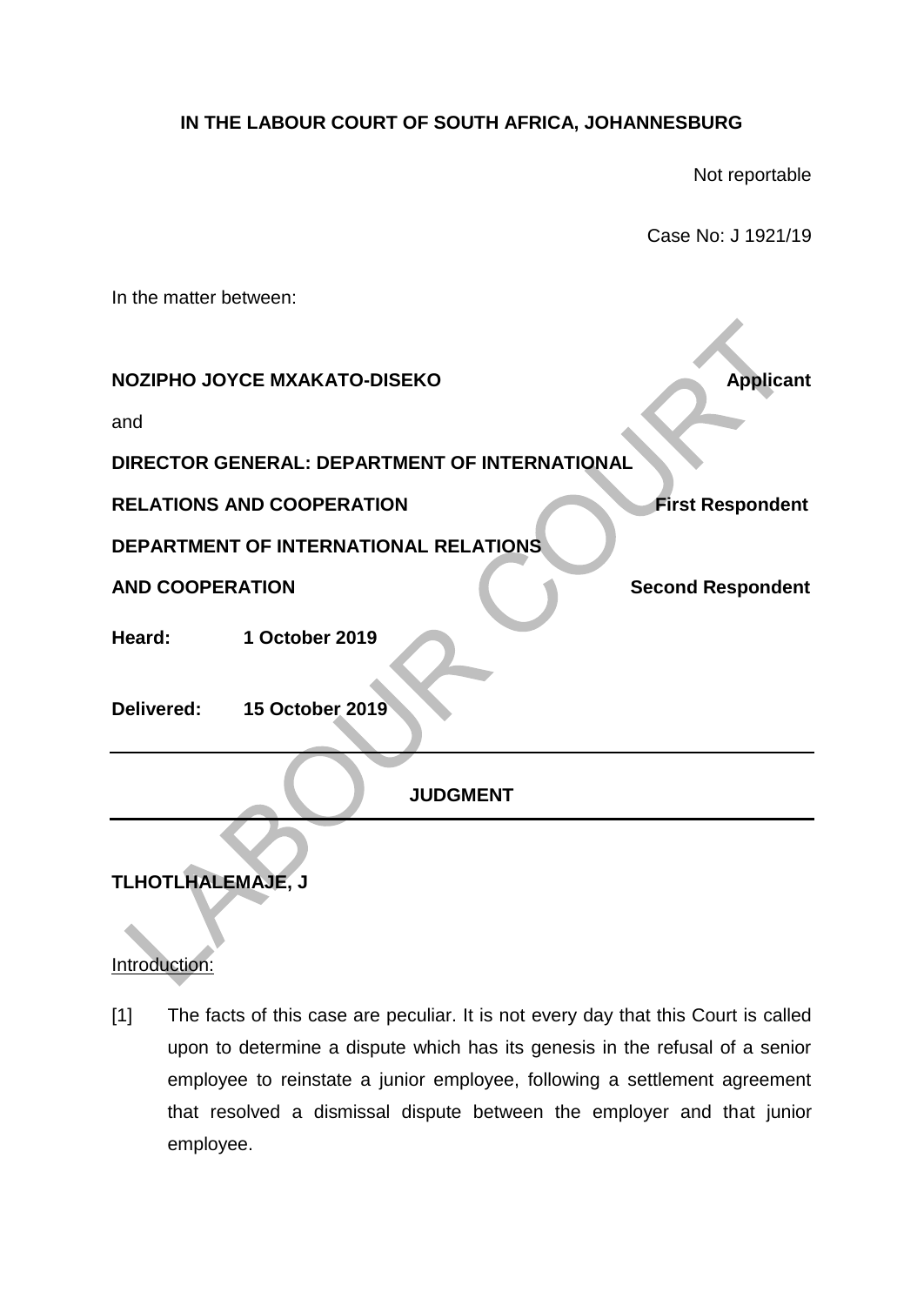- [2] The applicant approached this Court on urgent basis for an interim interdictory relief, to restrain the respondents from proceeding with any contemplated disciplinary proceedings pending the finalisation of an application (to be instituted within 30 days from the date of the order) to review and set aside a settlement agreement entered into between the Government of the Republic, and an employee who was dismissed pursuant to a disciplinary process initiated by her (the applicant).
- [3] The first and the second respondents opposed the application, contending *inter alia* that the applicant has failed to satisfy the requirements for the relief that she seeks, and in particular, had failed to set out sufficient averments to justify this matter being enrolled as one of urgency. Two further preliminary points were raised, *viz*, the non-joinder of the dismissed employee, and the prematurity of the application.

### Background:

- [4] The applicant takes issue with certain material aspects of the background chronology as set out in the respondents' answering affidavit, contending that it is at odds with the background she had set out in the founding affidavit. Notwithstanding, the background as summarised below is largely common cause;
	- 4.1 The applicant, Ambassador Nosipho Mxakato-Diseko, was appointed by the President as the Permanent representative for the Republic of South Africa (the Republic) to the United Nations and other International organisations in Geneva, Switzerland. She is however officially employed as the Deputy Director General: Global Governance Directorate by the second respondent, the Department of International Relations and Cooperation (DIRCO).
	- 4.2 The first respondent is the Director-General (the DG) and the administrative head of DIRCO. He is responsible for the formulation, coordination, implementation and management of the foreign policies on behalf the Government of the Republic. The applicant remains accountable to the DG as the Accounting Officer of DIRCO.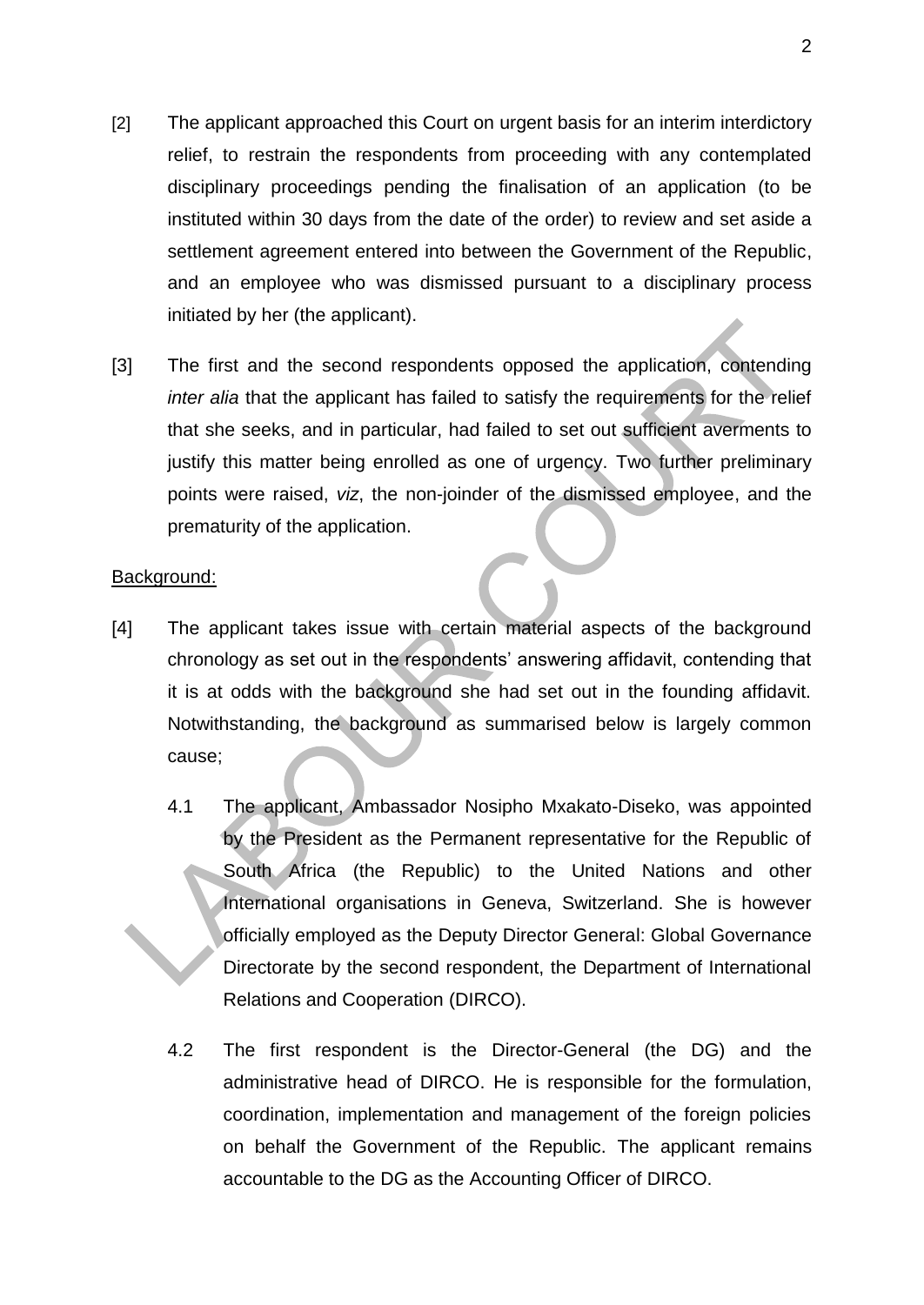- 4.3 The controversy in this proceedings emanates from the dismissal of one Ms Zinhle Nkosi (Nkosi) from the Permanent Mission in Switzerland. Nkosi had commenced her employment on 1 June 2016 in the position of Consular Clerk, Locally Recruited Personnel (LRP) in the Permanent Mission. Her services were terminated as per a letter dated 13 August 2018 and signed by the applicant. The circumstances surrounding the dismissal of Nkosi are not material to the determination of this dispute, except to mention that she is a South African citizen based in Switzerland.
- 4.4 On 6 September 2018, the Corporate Services Manager in the Permanent Mission received an email from Mr Mahlangu, of the DIRCO's Labour Relations sub-directorate, enquiring about the circumstances surrounding the dismissal of Nkosi. On 10 September 2018, the Manager for Corporate Services intimated that Nkosi was a South African citizen and had been employed by the Permanent Mission as a LRP, and was therefore subject to Swiss law. It was further indicated that if Nkosi was aggrieved with her dismissal, the correct process would have been through the dispute resolution mechanisms prescribed by Swiss law.
- 4.5 On 15 October 2018, Nkosi approached the Commission for Conciliation Mediation and Arbitration (CCMA) alleging that she was unfairly dismissed by the Permanent Mission, and that the dispute arose in Geneva, Switzerland. On 31 October 2018, Mr Motsisi of DIRCO raised an objection in regards to the jurisdiction of the CCMA to determine the dispute, as the employment contract between Nkosi and the Permanent Mission was concluded in Switzerland, which meant that Swiss law took precedence.
- 4.6 On 12 February 2019, the CCMA set down the dispute for a hearing on 28 February 2019. On the hearing date, the Commissioner seized with the matter raised the issue of a late referral of the dispute and indicated that condonation should be sought.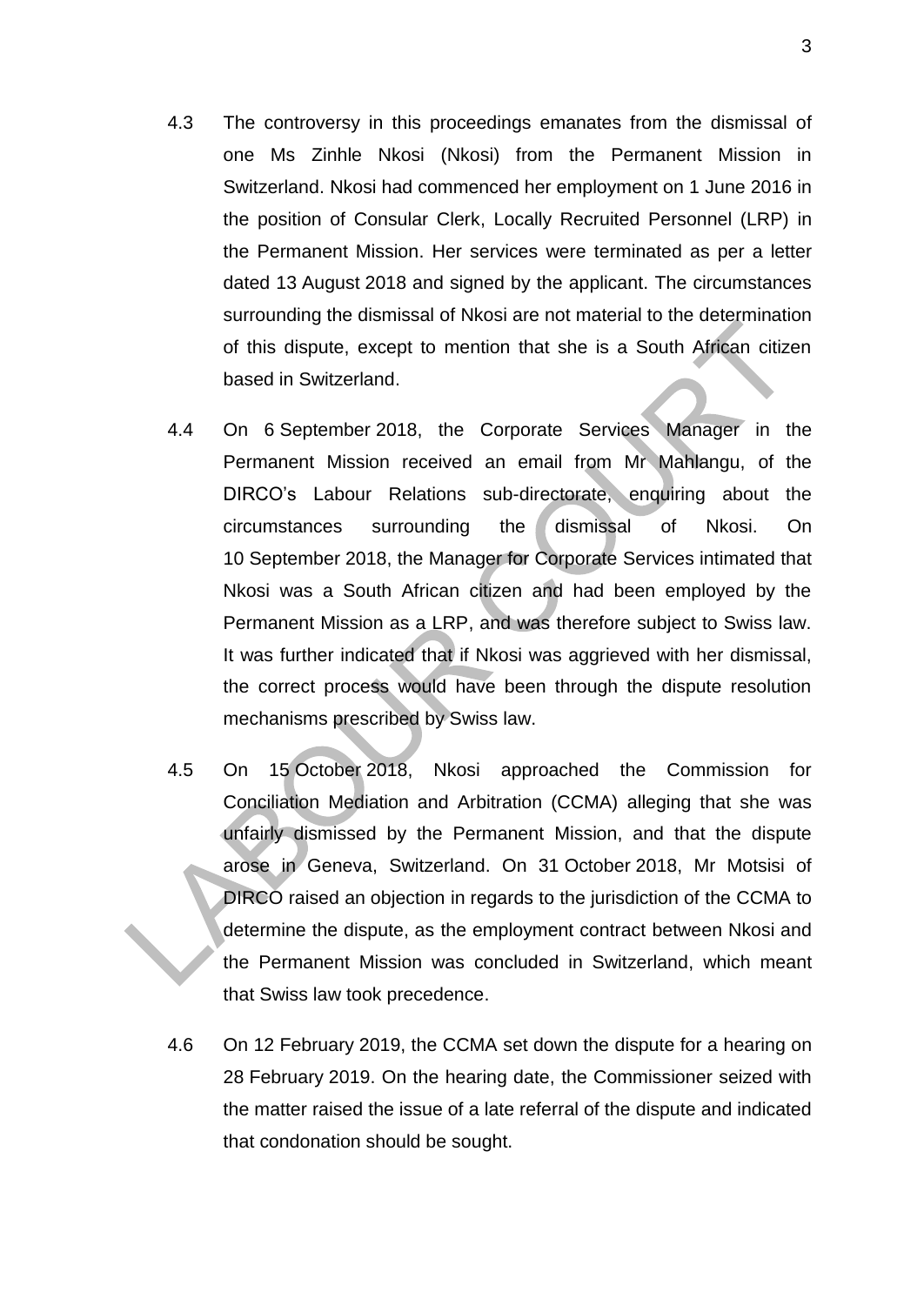- 4.7 On 8 March 2019, the Deputy Director: Global Governance and Continental Agenda, (Ambassador M Nkosi), indicated that a multidisciplinary team had been established and was to travel to the Permanent Mission with the purposes of investigating various internal issues, including the dismissal of Nkosi. This was necessitated further by certain of these issues having appeared in the local public media. The aim of these investigations was to formulate a report for the DG, and to be implemented by the applicant.
- 4.8 Part of the recommendations (which copy the applicant avers she did not receive), appears to be that the dismissal of Nkosi was not in accordance with the prescripts of the Foreign Service Code. In a letter dated 9 May 2019, the DG advised that a Mr Scholtz was to provide the applicant with the necessary assistance, in order for settlement discussions to be entered into with Nkosi, which would effectively result in her reinstatement.
- 4.9 A follow up letter from the DG on 17 May 2019 reiterated that the Permanent Mission was specifically instructed to settle the matter with Nkosi and to reinstate her. The applicant was however averse to such settlement discussions and had sought advice from her own attorneys. She further sought an indulgence from the DG to formulate a proper response.
- 4.10 On 29 May 2019, the DG sent further correspondence to the applicant, in which he reiterated the instruction to settle the dispute with Nkosi, and advised that DIRCO would make a formal offer of settlement on a *'without prejudice'* basis in terms of which she would be reinstated. The DG further indicated that once a written deed of settlement was prepared to record the agreement with Nkosi, she should be welcomed back to the Permanent Mission to resume her duties.
- 4.11 In her response, the applicant *inter alia* indicated that Nkosi could be reinstated but only if this was done in accordance with Swiss law with the Swiss Mission which was responsible for such matters. On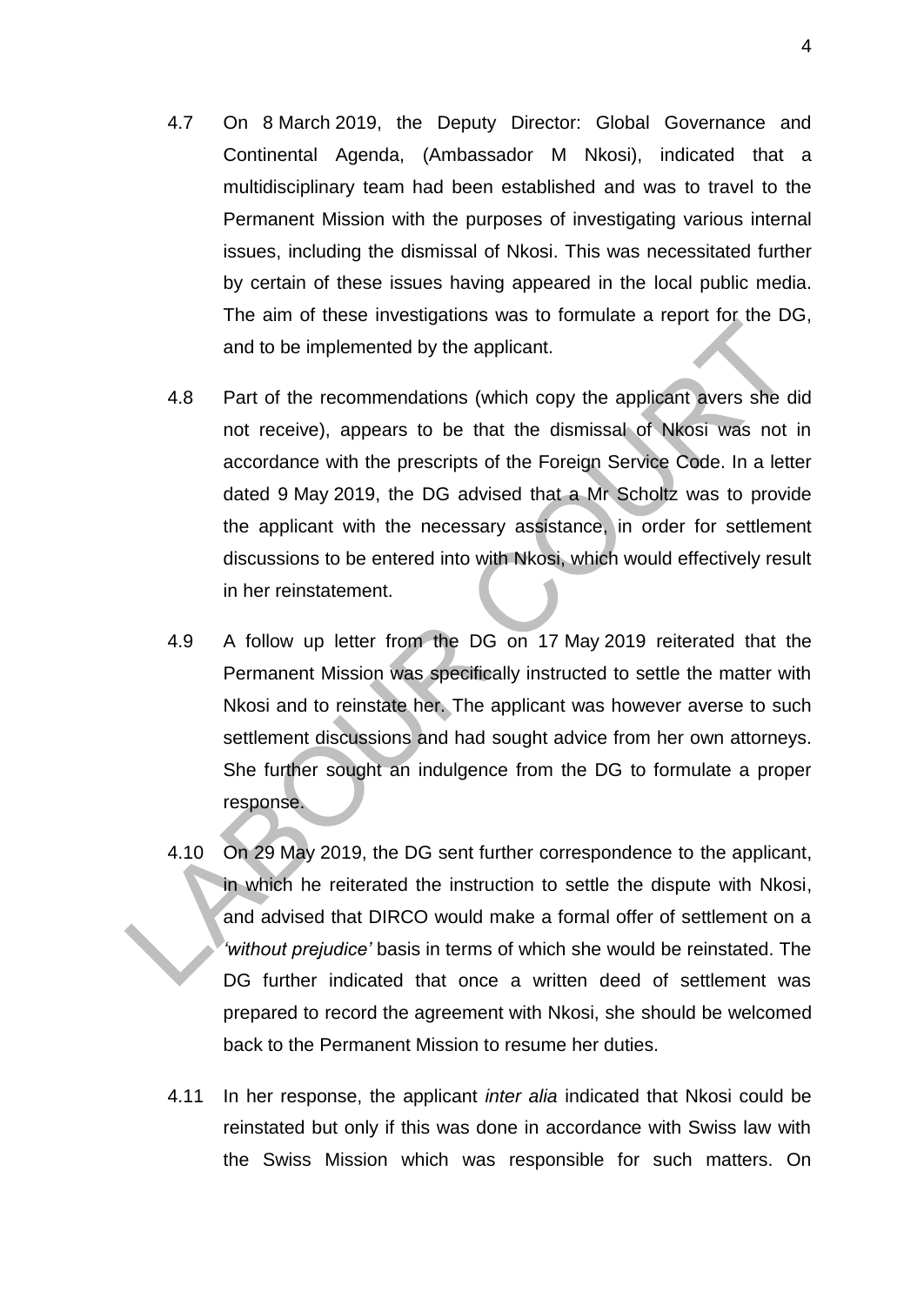8 June 2019, the applicant met with the Director: Labour Relations of DIRCO (Ntombela), and requested that Nkosi not be offered a settlement outside of Swiss law, and for Ntombela to convey her message to the DG. Despite concerns raised by the applicant, a settlement agreement was reached with Nkosi on 10 June 2019.

- 4.12 The applicant takes issue with the settlement agreement and contends that there is no evidence to suggest that the parties had agreed to settle, or that the dispute was settled at the CCMA. She further contends that even though she was not a party to the agreement, the settlement purports to have been entered into between Nkosi and the Government of the Republic through the Permanent Mission; that the agreement purports to settle the dispute that Nkosi referred to the CCMA, when in fact there was no live dispute at that forum; that the agreement despite being entered into in South Africa refers to Swiss law; and that the agreement was not signed in the presence of any witnesses.
- 4.13 On 26 June 2019, the DG formally advised the applicant of the existence of the agreement and further advised her that a delegation was to be sent to Geneva to assist with its implementation, which was to take effect from 3 July 2019.
- 4.14 In a response to the DG on 27 June 2019, which was copied to the Minister and her special advisor, the applicant requested that a delegation not be sent pending an appeal she had made to the Minister, in which she had requested her to mandate the suspension of all activities related to the Nkosi matter.
- 4.15 Matters came to a head on 2 August 2019 when the applicant lodged a grievance against the DG, in relation to the dispute surrounding Nkosi. On 30 August 2019, the DG sent a letter to the applicant, in which she was given five days to explain why DIRCO should not charge her with insubordination.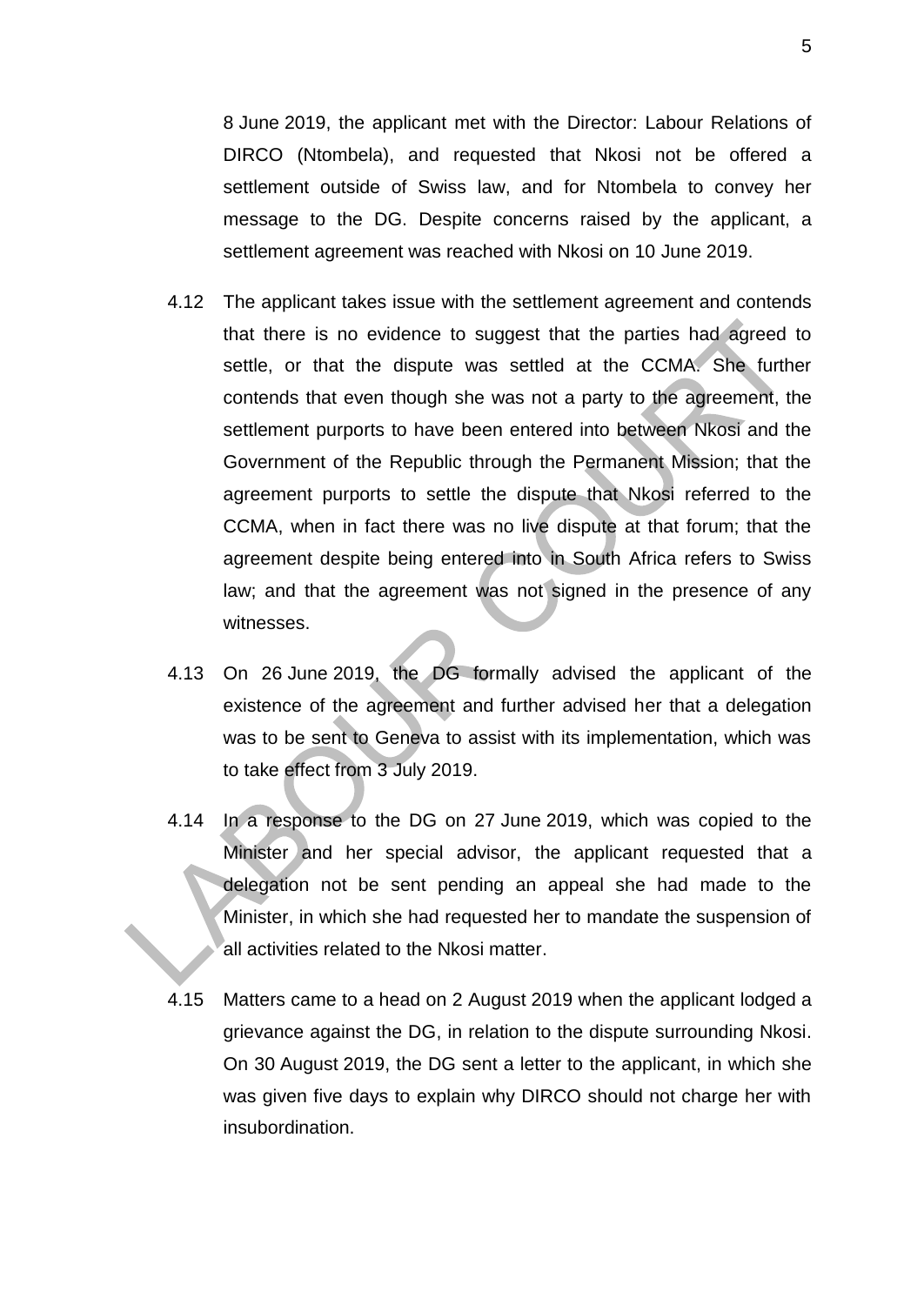- 4.16 On 2 September 2019, the applicant requested that she be furnished with a copy of the settlement agreement in order to enable her to respond fully to the letter of 30 August 2019. A copy was sent to her as per her request. On 6 September 2019, she requested an extension to respond and was granted until 11 September 2019.
- 4.17 On 11 September 2019, the applicant's response was to challenge the settlement agreement as being unlawful and advised that she intended to institute legal proceedings to have it reviewed and set aside. On 16 September 2019, she instituted these proceedings.

### *The submissions and evaluation:*

- [5] In support of her case, the applicant contends that she has a *prima facie* right to the relief that she seeks, as she had prospects of success in the application to review and set aside the settlement agreement. She further contended that she had a right under the provisions of section 23(1) of the Constitution of the Republic<sup>1</sup> to fair labour practices, which included the right to a fair disciplinary hearing, which was in turn entrenched in the Code of Good Practice in Schedule 8 of the LRA.
- [6] She further contended that there was a reasonable apprehension of harm in that should disciplinary proceedings against her commence before she had had an opportunity to test the lawfulness of the settlement agreement in the review proceedings, her right to the relief sought in such proceedings would be rendered nugatory. She averred that she was currently involved in a defamation action against a local newspaper flowing from the publication of two articles in which Nkosi's dismissal featured, and that should she be disciplined, it was likely that news of any such process would be leaked to the media. She further contended that the balance of convenience was in her favour, and that in the end, she had no other satisfactory remedy.
- [7] Obviously in such cases, the starting point is that of urgency. The requirements of urgency in this Court as contemplated in Rule 8 of its Rules

1

<sup>&</sup>lt;sup>1</sup> The Constitution of the Republic of South Africa, 1996 (Act 108 of 1996)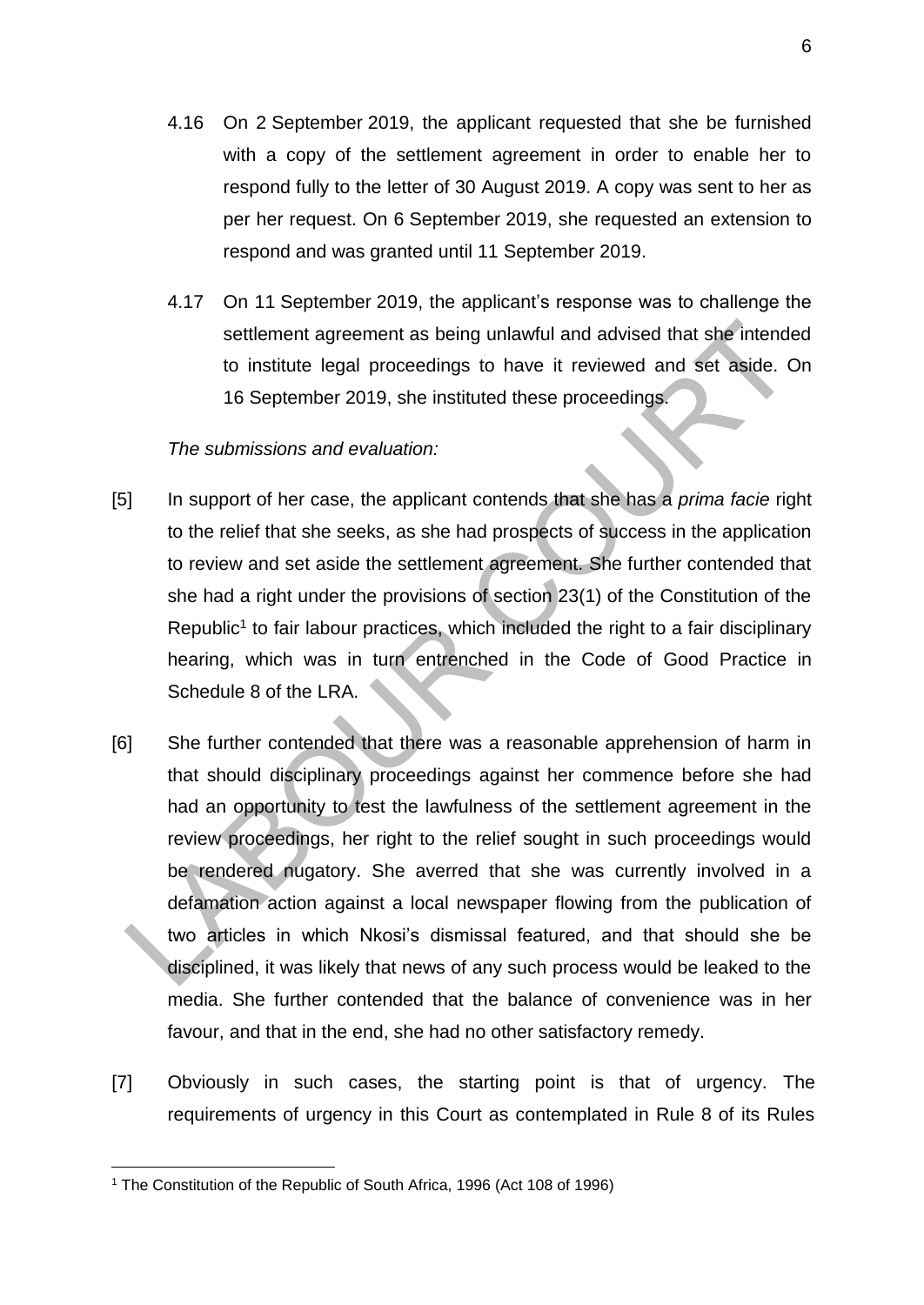are well known<sup>2</sup>. The applicant such as in this case is required to set out explicitly the circumstances and objective facts which she contends renders the matter urgent. She is further required to explain in her founding affidavit why she cannot get substantial redress at a hearing in due course<sup>3</sup>.

- [8] The pertinent question is whether the applicant has set out such objective grounds demonstrating urgency. In her averments under 'urgency', the applicant essentially says nothing as to the reason this matter should be accorded urgency. All she did was to make averments in regards to the timelines in relation to the filing of her papers and notices of intention to oppose, which in themselves do not indicate why the matter is urgent. As it was stated in *East Rock Trading 7 (Pty) Ltd and Another v Eagle Valley*  Granite and Others,<sup>4</sup> the fact the applicant wants to have the matter resolved urgently does not render it urgent. The procedures set out in Rule 8 of the Rules of this Court are not for the taking. More than a mere desire to treat a matter as urgent is required.
- [9] It was submitted on behalf of the applicant that even though not much was said under the topic of urgency, it was for the Court to read the pleadings as a whole to effectively determine the urgency. In the alternative, it was argued that the replying affidavit deals with the issue of urgency. These submissions lack merit. In an instance where under the rubric of 'urgency' it is not clear on what basis the urgency is alleged, it is not the duty of the Court to trawl through the entire founding affidavit to establish where exactly urgency is claimed, and whether indeed any general averment points to urgency. Second, it is trite that the applicant must make out a case in the founding

#### 1 <sup>2</sup> **8 Urgent relief**

- (2) The affidavit in support of the application must also contain-
	- (a) the reasons for urgency and why urgent relief is necessary;

(c) if a party brings an application in a shorter period than that provided for in terms of section 68(2) of the Act, the party must provide reasons why a shorter period of notice should be permitted.

<sup>(1)</sup> A party that applies for urgent relief must file an application that complies with the requirements of rules 7(1), 7(2), 7(3) and, if applicable, 7(7).

<sup>(</sup>b) the reasons why the requirements of the rules were not complied with, if that is the case; and

<sup>3</sup> See *East Rock Trading 7 (Pty) Ltd and Another v Eagle Valley Granite (Pty) Ltd and Others* [2012] JOL 28244 (GSJ) (11/33767); [2011] ZAGPJHC 196 (23 September 2011) at para 6.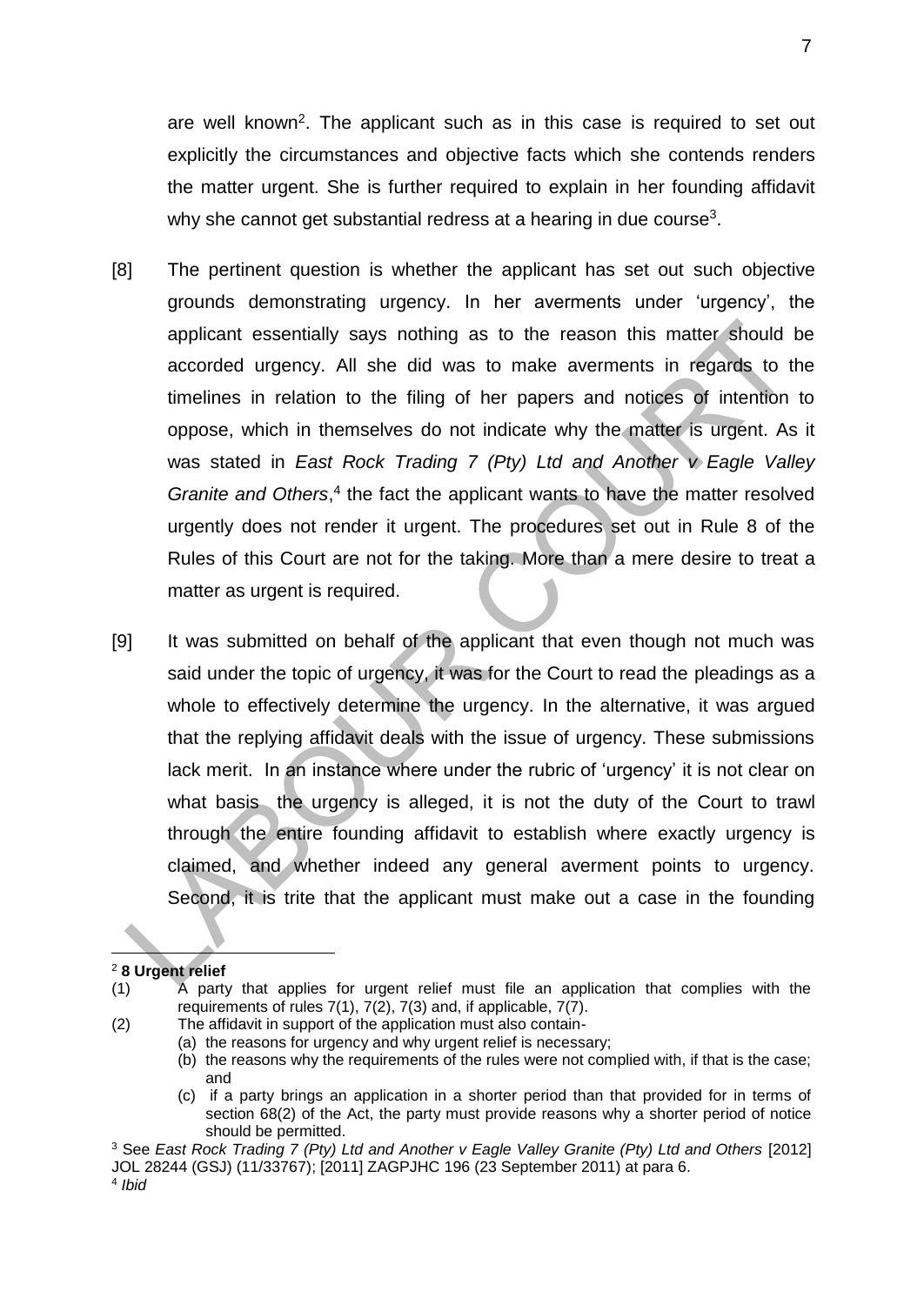affidavit, and not in the replying affidavit or heads of argument. The founding affidavit as Rule 8 requires, must set out explicitly and in detail, why the matter should be accorded urgency. To the extent that no such specific averments were made in this case, the invariable conclusion as submitted on behalf of the respondents, is that the urgency claimed was not established, and/or at worst, is self-created.

- [10] If ever there is any doubt about the nature of the self-created urgency in this matter, it is indeed dispelled by its own facts. The reinstatement of Nkosi was to take effect from 3 July 2019. Notwithstanding the applicant's outright and unambiguous resistance to Nkosi's reinstatement, as at the hearing of this matter, no application to review and set aside that agreement had been launched.
- [11] As things stand, the applicant is not suspended nor has any formal charges been proffered against her. Despite having furnished a response and reasons why her conduct should not be deemed to be insubordinate, as at the hearing of this matter, the DG had not indicated to her that she will or would not be charged with insubordination. There is therefore merit in the contention that the application is premature.
- [12] The applicant has in approaching this Court on an urgent basis, effectively second-guessed and/or pre-empted the decision of the DG, when clearly there is no basis for it. It is not for the Court to grant urgent relief solely based on what or might not happen in the future, as central to the relief sought is the basis upon which a right sought to be protected (even in the future) is predicated. Worst still, even if the Court were to grant pre-emptive interdict, no compelling case has been made out to demonstrate that the applicant is entitled to any pre-emptive protection against any disciplinary processes that may be instituted against her.
- [13] It nonetheless gets worse for the applicant insofar as her *prima facie* right to the relief that she seeks is grounded in section 23(1) of the Constitution. It has long been stated that it is impermissible for applicants to rely on a constitutional right in circumstances where the general scheme of the LRA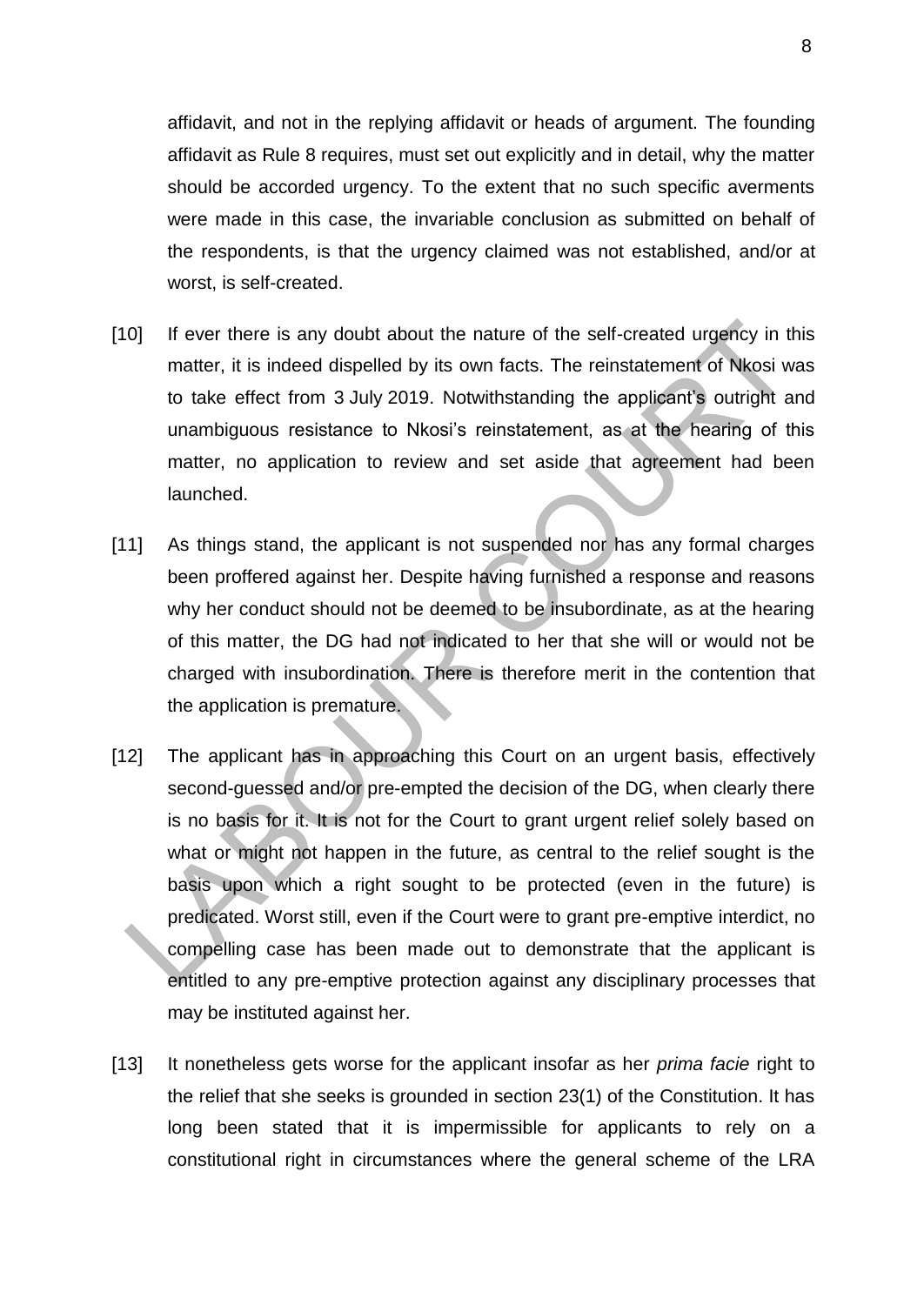equally protects that right. Thus the LRA is the primary source in matters concerning allegations by employees of unfair dismissal and unfair labour practice irrespective of who the employer is, including the State and its organs<sup>5</sup>. To this end, any contention by the applicant that she has no alternative remedy insofar as any disciplinary process may ensue, is without merit, as the dispute resolution mechanisms of the LRA remain at her disposal.

- [14] To the extent that the applicant had based her right on her prospects of success in reviewing and setting aside the settlement agreement concluded with Nkosi, it does not serve the purposes of the determination of this dispute to answer the question whether she as an employee, has a right to bring that application, and if so, whether such an application will succeed. These are questions to be answered on another day when that application is eventually launched. To this end, it is not even necessary to determine the preliminary point related to the non-joinder of Nkosi in these proceedings. Be that as it may, to the extent that the relief sought in this case is intrinsically linked to her main concerns about her rights to fair labour practices, that question has been answered.
- [15] Insofar as any apprehension of harm is claimed, it can be accepted that the instruction to reinstate Nkosi was issued on numerous times including formally on 23, 27 and 30 August 2019, with the latter correspondence indicating that the failure to carry the instruction was viewed in serious light. As is apparent from her averments in her pleadings, the applicant is clearly not willing to

1

<sup>5</sup> See *Chirwa v Transnet Limited and Others* 2008 (4) SA 367 (CC); 2008 (3) BCLR 251 (CC); [2008] 2 BLLR 97 (CC); (2008) 29 ILJ 73 (CC) at para [124], where it was held;

<sup>&</sup>quot;Where, as here, an employee alleges non-compliance with provisions of the LRA, the employee must seek the remedy in the LRA. The employee cannot, as the applicant seeks to do, avoid the dispute resolution mechanisms provided for in the LRA by alleging a violation of a constitutional right in the Bill of Rights. It could not have been the intention of the legislature to allow an employee to raise what is essentially a labour dispute under the LRA as a constitutional issue under the provisions of section 157(2). To hold otherwise would frustrate the primary objects of the LRA and permit an astute litigant to bypass the dispute resolution provisions of the LRA. This would inevitably give rise to forum shopping simply because it is convenient to do so or as the applicant alleges, convenient in this case "for practical considerations". What is in essence a labour dispute as envisaged in the LRA should not be labelled a violation of a constitutional right in the Bill of Rights simply because the issues raised could also support a conclusion that the conduct of the employer amounts to a violation of a right entrenched in the Constitution."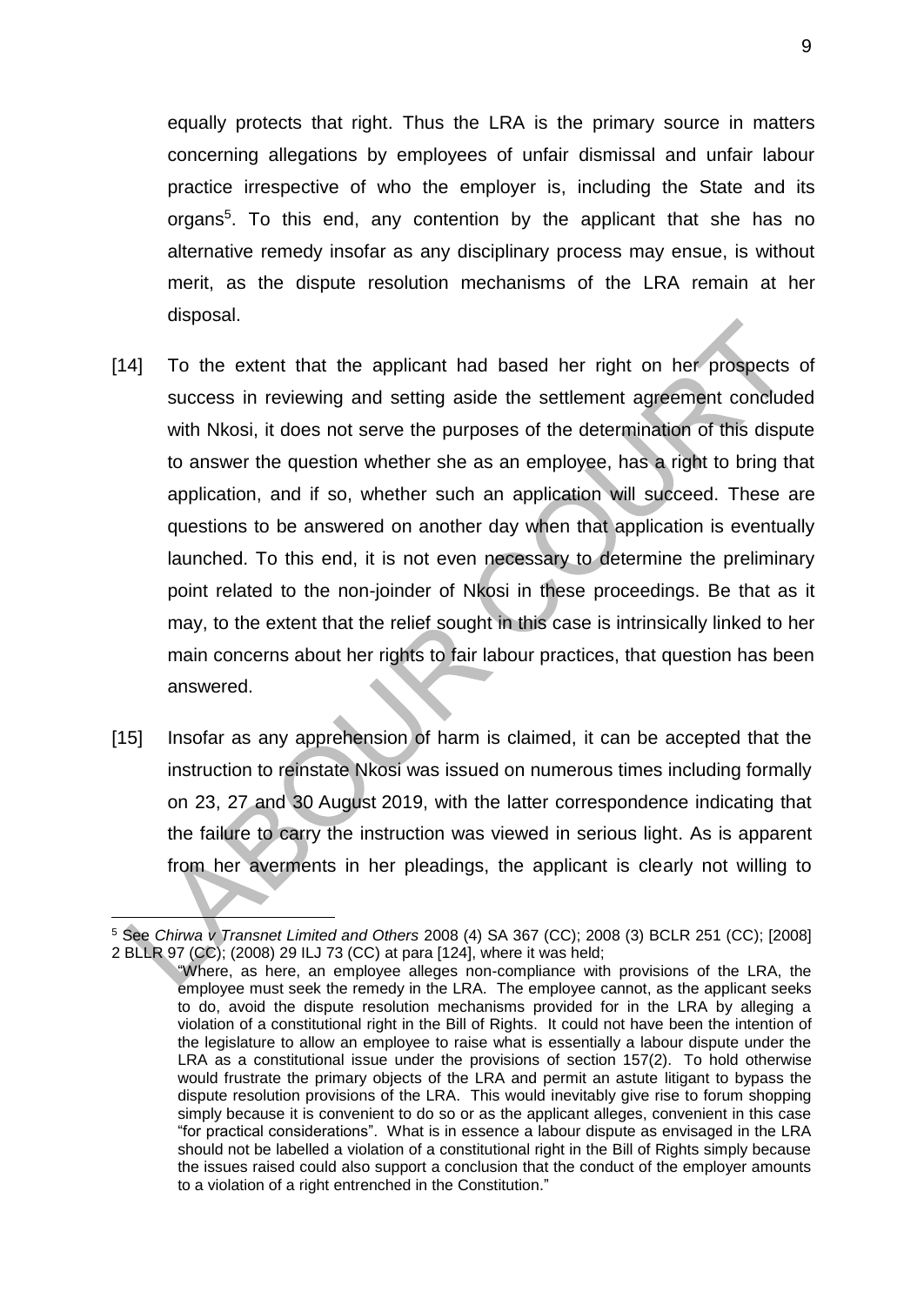reinstate Nkosi. As to how the dismissal of Nkosi came to the attention of the media is not for the Court to speculate, and I fail to appreciate how the applicant's legal squabbles with the media has anything to do with this Court or the relief that she seeks. To the extent however that there were media leaks already about the dismissal of Nkosi, that is a matter that remains in the public domain which cannot be undone by any relief she seeks with this application. Furthermore, to the extent that she is a high profile public figure, any news that may reach the public media surrounding any disciplinary action that may or may not be taken against her is a matter which this Court cannot prevent through an interim order which has no foundation.

- [16] The balance of convenience cannot be assessed in a vacuum. The common cause facts however as already indicated are that currently, the applicant does not face any discipline nor has the DG indicated categorically that any such disciplinary measures are to take place. If it turn out otherwise, disciplinary proceedings are within the rights and discretion of an employer, which this court is loath to interfere with. Like any other employee, the applicant, notwithstanding her position and status, is not immune to the discipline of the employer, and clearly the balance of convenience cannot be tilted in her favour in circumstances where the relief that she seeks, would impact on the employer's rights and discretion.
- [17] In summary, the applicant has not demonstrated why her application deserves the urgent attention of this Court, and why she cannot obtain substantial relief in due course. She has available alternative remedies to the extent that the DG may decide to institute disciplinary proceedings against her. Furthermore, nothing precludes her from proceedings with her application to review and set aside the settlement agreement if she desires to do so, and to defend her actions in any disciplinary enquiry that may be instituted against her. In the end however, she has not established the basis of a *prima facie* right she relies on, and clearly the balance of convenience favours that the relief she seeks not be granted.
- [18] I have further had regard to the requirements of law and fairness insofar as an award of costs is sought by the respondents. This application was clearly ill-